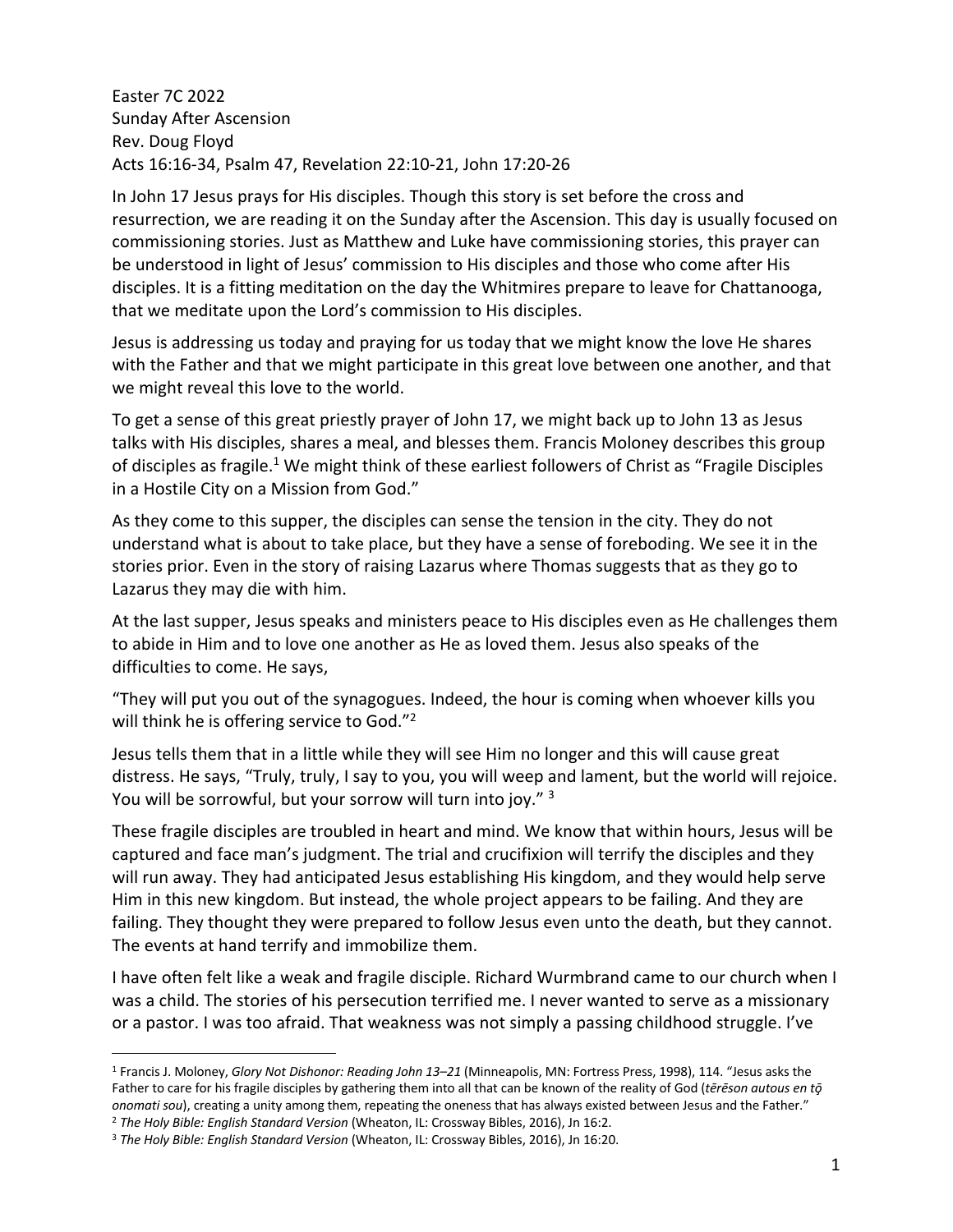gone through times of dark depression and fear. I would feel as though my faith was simply slipping away. And yet, here I am. The Lord did not abandon me in these valleys of death. He kept calling me back to life, to hope, to peace.

Though we may be weak and fragile, He is greater than our weakness and our frailty. His faithfulness sustains us even when we feel like we're sinking down and down. He raises us up by His grace and makes known to us the riches of His grace.

In our story today, these weak disciples are sent into a hostile city. They face King Herod, an unjust ruler who beheaded John the Baptist and would later behead the Apostles James. They face religious authorities who will seek to silence them through beatings, jail, and even stonings. Stephen is stoned to death for preaching the Gospel. They face a Roman power whose method of dealing with those who cause trouble is crucifixion. This form of execution is horrific. It is sexually exploitive as victims are stripped naked and hung for all the world to see. In the crucifixion of Christ, we see Roman soldiers beating and mocking Him. The death on the cross is a slow arduous death that can sometimes take days.

The disciples grew up around crucifixions and trembled at the mere thought. Victims were humiliated, broken, and left hanging as a sign to all people that you do not oppose Rome at any level. Jesus has sent His disciples into a city, an empire that will eventually kill most of them.

They are on a mission from God. Unlike the Blues Brothers who are "on a mission from God" to save their children's home. These disciples are commissioned to go out into foreboding world with the Gospel of Jesus Christ.

They are facing hostilities as they are bearing witness to the character of God the Father, which is what Jesus is prayer is about. He has revealed the character of the Father to the disciples, and He prays that the disciples will reveal the same character. As they reveal Jesus, they will be revealing the God who is good, who is faithful, and who is loving.

Now, when we read this, we think about our own culture, it's hard to say that we are sent out into a hostile city. I certainly don't think Maryville is a hostile city. I don't think we're in danger of being crucified or suffering the kind of torment like Richard Wurmbrand experienced, but we do face some level of cultural rejection. And this can be discouraging. It might be easy for Christians to feel misunderstood by the society at large.

We need the power of the Holy Spirit to be faithful witnesses. As we read the story of the disciples in Acts, we see fragile men and women transformed by the power of the Holy Spirit. These once weak and frail people, stand up in the face of threats. They continue to proclaim the gospel of Christ, and even rebuke the powers that be. The disciples that once ran away in fear, become living witnesses. The word witness in Greek is martyr. So they are witnesses, they will die for the witness to the Gospel, the witness to the goodness of God revealed in the gospel of Jesus Christ, the disciples and their followers, many of them will be stoned, being tortured and killed. And yet, they'll continue to shine out as images of God, very witnesses to God's faithfulness in Christ Jesus.

Now, this doesn't mean they're perfect, because even after the power of the Holy Spirit, we know that people have disagreements and challenges. At the same time, they are growing up into Christ. They are becoming living images of love. In fact, it's because of the disciples who have become the very image of Christ, that were even here today. If they had been unfaithful,